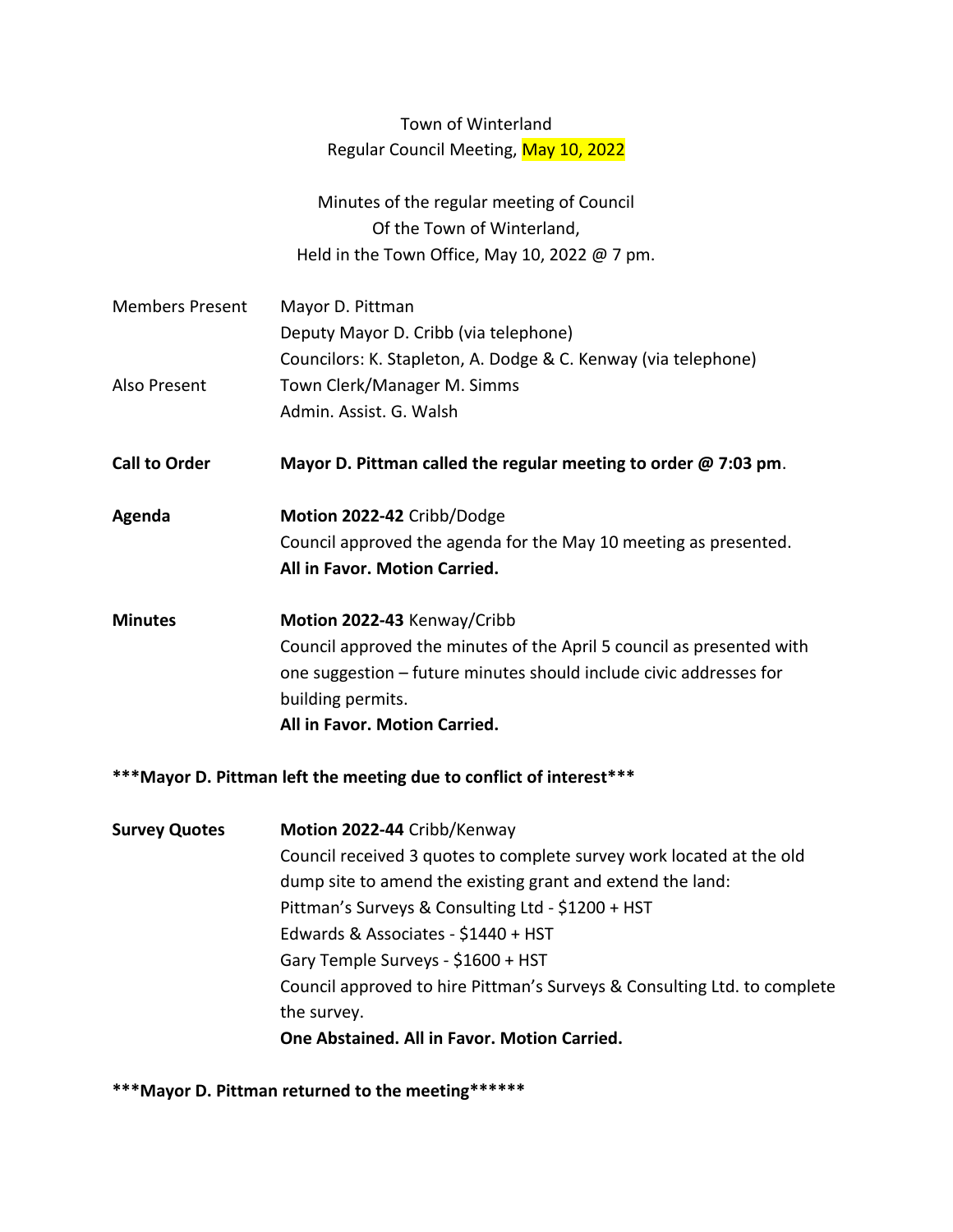| <b>Donations</b>          | Motion 2022-45 Cribb/Stapleton                                              |
|---------------------------|-----------------------------------------------------------------------------|
|                           | Council approved to make the following donations:                           |
|                           | <b>SPCA - \$25</b>                                                          |
|                           | Ronald McDonald House NL - \$25                                             |
|                           | BP Radiothon - \$100                                                        |
|                           | All in Favor. Motion Carried.                                               |
| Proclamation              | Mayor D. Pittman signed the Proclamation of Early Childhood Educator's      |
|                           | Week on behalf of the council and Town.                                     |
| <b>Policies</b>           | Motion 2022-46 Dodge/Stapleton                                              |
|                           | Council approved the policy on Councilors Years of Service as presented     |
|                           | with no errors or omissions.                                                |
|                           | All in Favor. Motion Carried.                                               |
|                           | The policy drafted on Subsidy for Water Booster Pumps will be reviewed      |
|                           | at a later date as Council received feedback against the proposed policy.   |
|                           | More investigation will be completed.                                       |
| <b>Signage Quote</b>      | Motion 2022-47 Kenway/Stapleton                                             |
|                           | Council received a quote from Peninsula Signs & Graphics of \$1380 to       |
|                           | complete 5 signs to be erected throughout the seasons on the Municipal      |
|                           | grounds. Council will go ahead and order the signs and get the              |
|                           | maintenance person to erect a stand for them.                               |
|                           | All in Favor. Motion Carried.                                               |
| <b>Fire Hall Stickers</b> | The stickers on the old fire hall door need to be removed. Council will ask |
|                           | the maintenance person to get this done.                                    |
| <b>Lockers</b>            | Motion 2022-48 Kenway/Cribb                                                 |
|                           | As approved previously through an email, council has hired Jody to build    |
|                           | 5 additional lockers for the fire hall for members bunker gear. Quotes      |
|                           | received were as follows:                                                   |
|                           | Newfound Forming - \$1,955 tax incl                                         |
|                           | Jody Manning - \$1,540 tax incl                                             |
|                           | All in Favor. Motion Carried.                                               |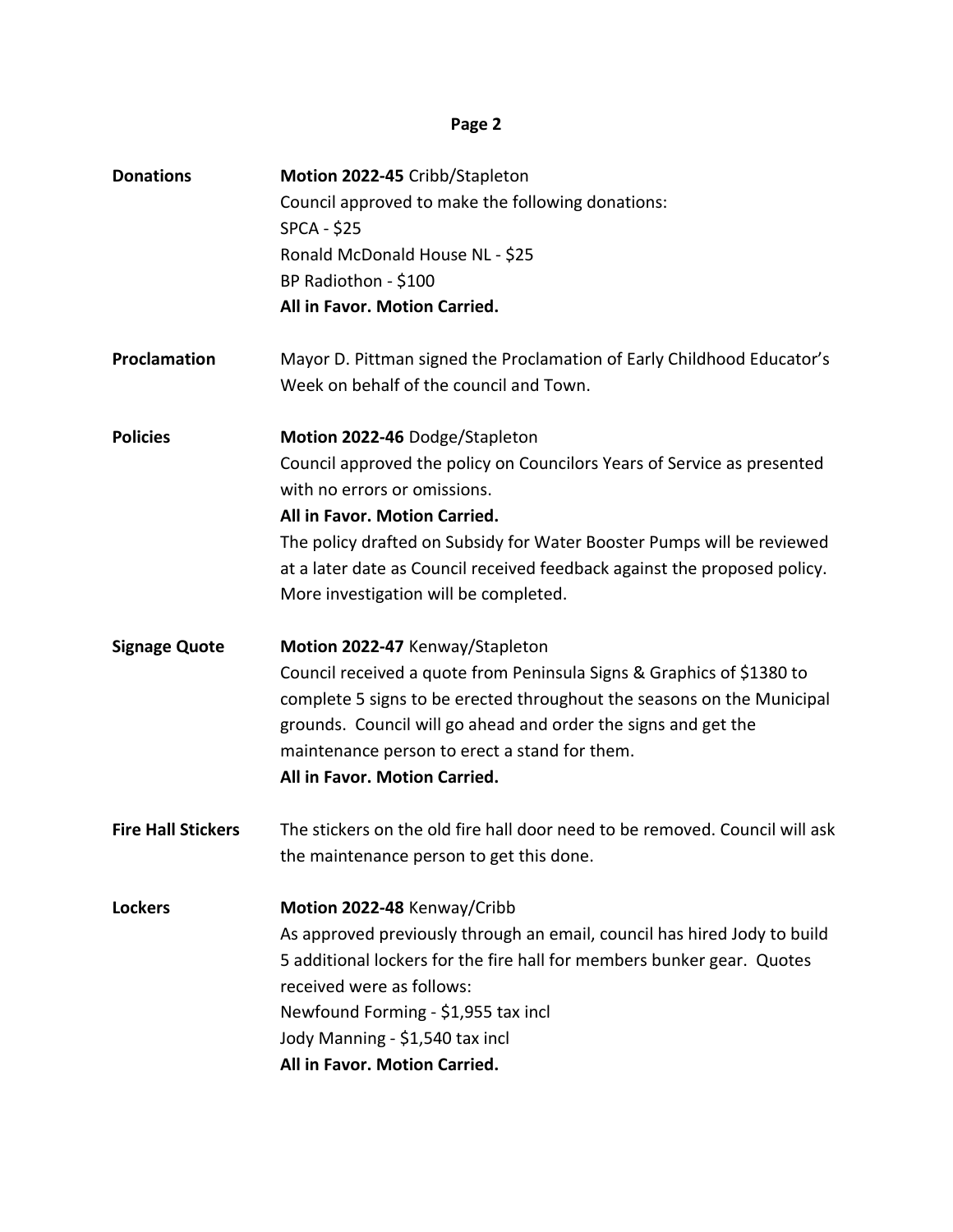**Building Apps Motion 2022-49** Cribb/Stapleton As approved via email April 26, council approved a building application submitted for new home construction for 146 Kimberley Farm Dr. **All in Favor. Motion Carried.**

#### **\*\*\*Councilor Stapleton left the meeting due to conflict of interest\*\*\*\***

**Motion 2022-50** Kenway/Cribb Council approved the building application submitted for new home construction for 54C Branch Rd. **One Abstained. All in Favor. Motion Carried.**

### **\*\*\*Councilor Stapleton returned to the meeting\*\*\***

|                            | <b>Community Clean up</b> Council has booked a large green bin from Waste Management for the<br>annual community clean up for July 5-8. In the meantime, they will work<br>on getting quotes for other dumpsters.                                                                                            |
|----------------------------|--------------------------------------------------------------------------------------------------------------------------------------------------------------------------------------------------------------------------------------------------------------------------------------------------------------|
| <b>Road Upgrades</b>       | Council received a request from a resident to upgrade the Northwest<br>Brook road with class A gravel. Council will have a look and discuss at the<br>next meeting.                                                                                                                                          |
| <b>Parking Lot</b>         | Council discussed getting the parking lot by the Municipal building sealed<br>and lines painted. Council will get quotes to have the area in front of the<br>Municipal building (down as far as the pole) sealed and all lines (including<br>in front of the field area) painted.                            |
| <b>Lottery Certificate</b> | Council signed the Lottery Recreation Certificate for the Trail Association<br>to verify they are a legitimate organization.                                                                                                                                                                                 |
| <b>Crown Land App</b>      | Motion 2022-51 Cribb/Dodge<br>Council approved the application submitted by the Boot Trail Association<br>for crown land to extend the trail from Burin to Winterland provided the<br>residents affected also agree. Resident affected will be contacted on this<br>matter.<br>All in Favor. Motion Carried. |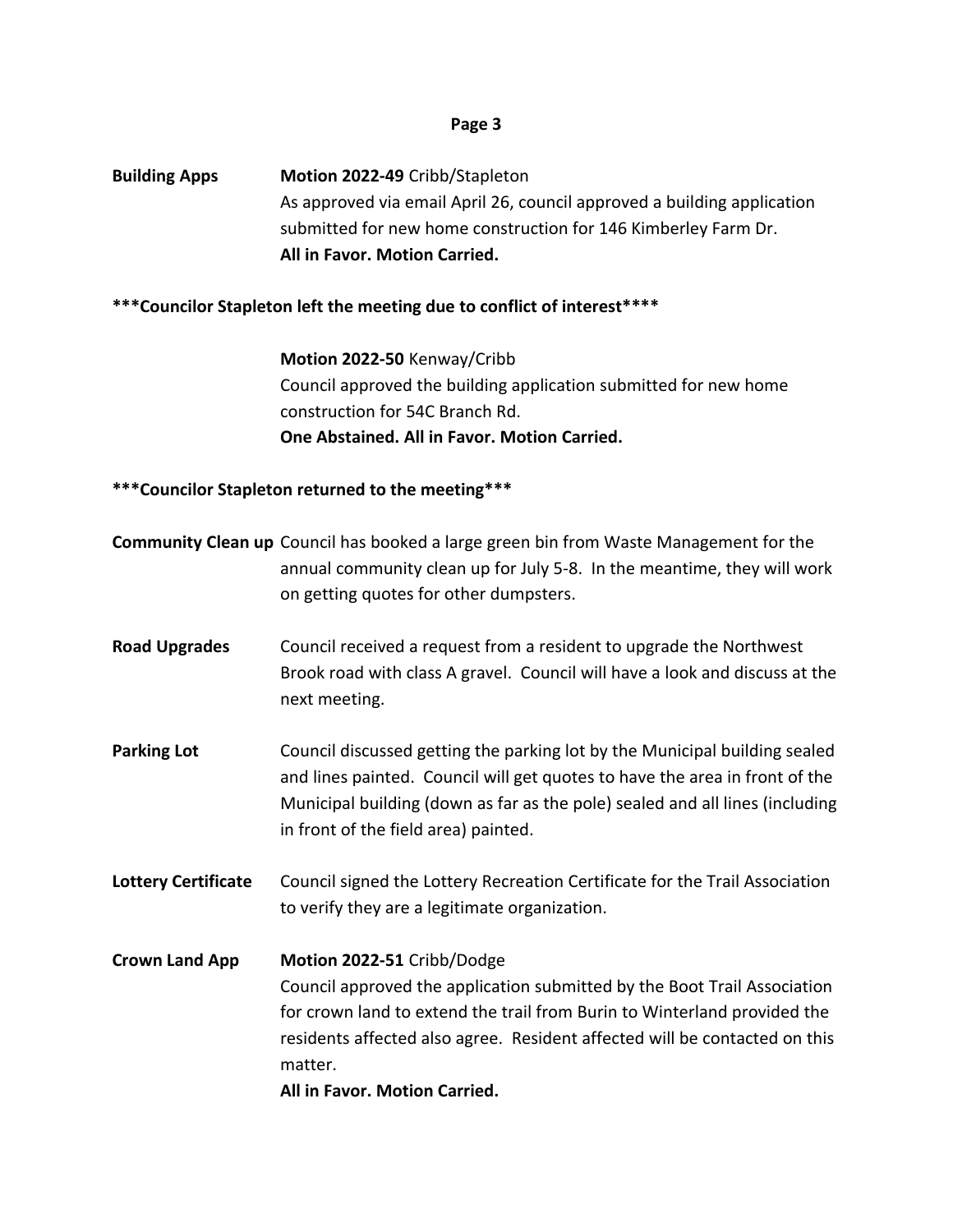| Agriculture sign         | Council will check out pricing to replace the large sign on the building of<br>the Agriculture Building.                                                                                                                                                                                                                                        |
|--------------------------|-------------------------------------------------------------------------------------------------------------------------------------------------------------------------------------------------------------------------------------------------------------------------------------------------------------------------------------------------|
| <b>Field Maintenance</b> | Council is awaiting pricing for maintenance of the field area and lawn by<br>the municipal building including fertilizing and dealing with chinch bugs.                                                                                                                                                                                         |
| <b>Heritage Well</b>     | The land where the Heritage well is located will need to be surveyed and<br>turned over in the Town's name. Council will defer this until the land has<br>been sold.                                                                                                                                                                            |
| <b>JCP</b>               | Council will forward the information for JCP applications to WHDC and<br>Agricultural Society in case they have a project to complete. Council will<br>discuss any future projects at a later date.                                                                                                                                             |
| <b>Tennis Court</b>      | The issue with the bumps in the tennis court was discussed and council<br>was informed the bumps cannot be pushed down. They will have to be<br>removed entirely and sections patched.                                                                                                                                                          |
| <b>Resident Request</b>  | Council received a request from a resident concerning speed bumps in<br>the area of the playground. Council will look into costs and advice from<br>the Department of Transportation as the road is owned/maintained by<br>that department.                                                                                                     |
| Mileage rate             | Motion 2022-52 Dodge/Kenway<br>Council reviewed the mileage rate currently issued for own used vehicle<br>travel. Current rate is 0.38 km while the current Government Rate is<br>0.56km. Council will set the mileage rate to reflect the government rates<br>going forward which will change every 3 months.<br>All in Favor. Motion Carried. |
| <b>Fire Protection</b>   | Council is still looking into what fire protection the Winterland Airstrip<br>has and who is responsible for responding.                                                                                                                                                                                                                        |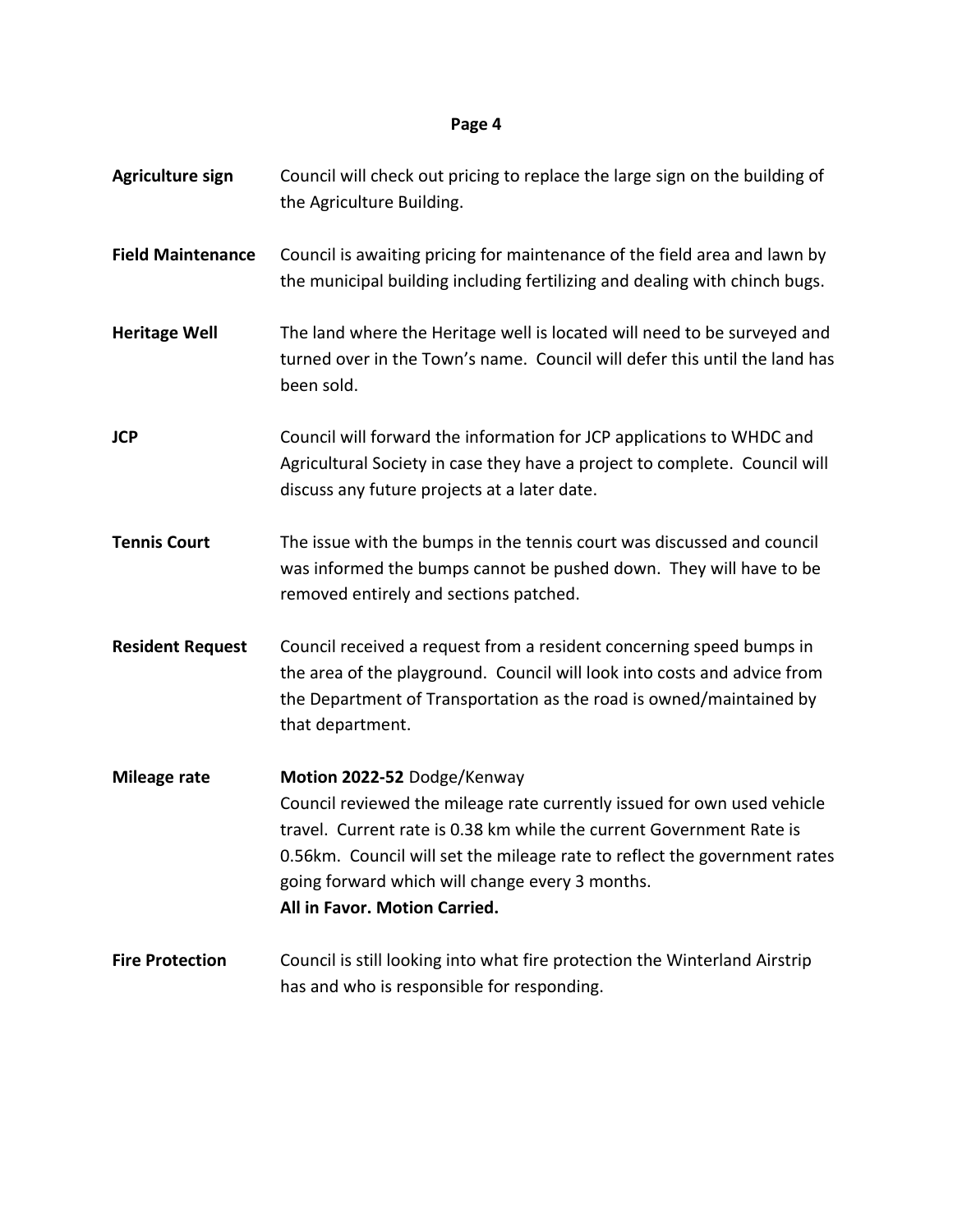| <b>Combo Lock</b>   | Motion 2022-53 Cribb/Dodge<br>Council received a quote of \$799.99 + HST for a combo lock for the main<br>entrance for the new fire hall. This quote includes installation. Council<br>approved this purchase and agreed it will not come off the fire<br>departments 2022 budget.<br>All in Favor. Motion Carried.                                                                                                                                                                                                                                                                                                                                                                                                                    |
|---------------------|----------------------------------------------------------------------------------------------------------------------------------------------------------------------------------------------------------------------------------------------------------------------------------------------------------------------------------------------------------------------------------------------------------------------------------------------------------------------------------------------------------------------------------------------------------------------------------------------------------------------------------------------------------------------------------------------------------------------------------------|
| <b>Wood Lot</b>     | Council had some discussion on what would happen to the wood lot<br>should it change hands. The lease would have to be re-negotiated with<br>the new owner should the wood lot remain in the same location.                                                                                                                                                                                                                                                                                                                                                                                                                                                                                                                            |
| <b>Kid Alert</b>    | Motion 2022-54 Stapleton/Cribb<br>As one of the Kid Alert signs were stolen last year, council approved the<br>purchase of another sign to go on the other end of the playground area.<br>All in Favor. Motion Carried.                                                                                                                                                                                                                                                                                                                                                                                                                                                                                                                |
| <b>Gas Prices</b>   | Council discussed the increasing gas prices and how it is affecting<br>residents and businesses. Council will encourage residents to contact<br>their MHA and MP via a FB post to complain and request answers as to<br>what is being done.                                                                                                                                                                                                                                                                                                                                                                                                                                                                                            |
| <b>New Business</b> | Recreation members have asked Jody to take a look at the old basketball<br>net to see what needs to be done to repair it.<br>Recreation has ordered 2 new hockey nets, a playhouse and caterpillar<br>for smaller children for the playground area.<br>Council members are to try to come up with ideas as gifts for past council<br>members for years of service.<br>Council members are interested in visiting the RV Park.<br>Light on the BP Highway has still not been moved.<br>Dale notified us of an issue with the water pump and we are waiting to<br>hear back if the issue was under warranty.<br>The light bill issue with Talon has still not been settled.<br>Fire hall cleanings - remind Catherine to submit a quote. |